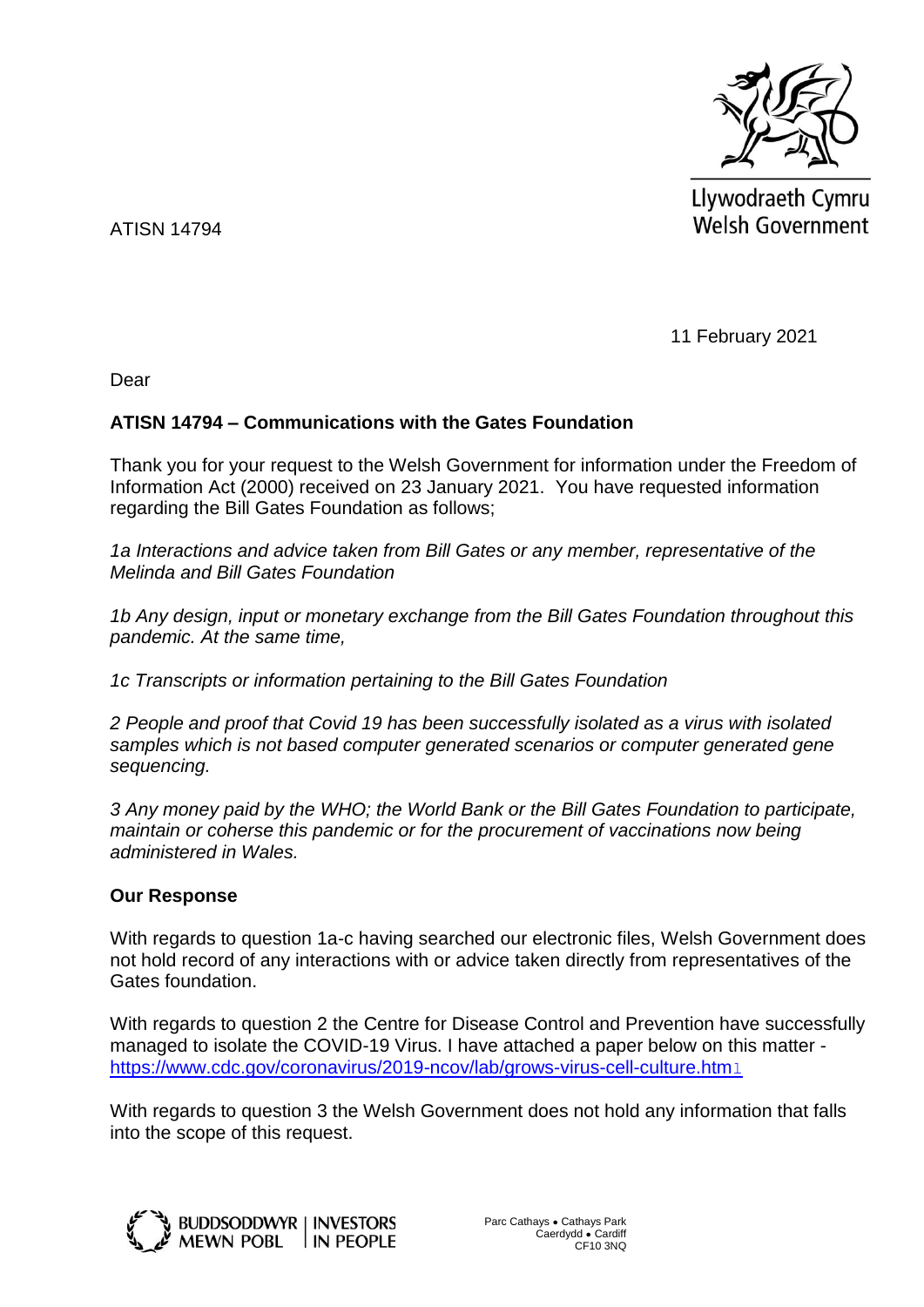## **Next Steps**

The request you sent me contains personal information about you - for example, your name and address. The Welsh Government will be the data processor for this information and, in accordance with the General Data Protection Regulation, it will be processed in order tofulfil our public task and meet our legal obligations under the Act to provide you with a response.

We will only use this personal information to deal with your request and any matters which arise as a result of it. We will keep your personal information and all other information relating to your request for three years from the date on which your request is finally closed. Your personal information will then be disposed of securely.

Under data protection legislation, you have the right:

- to be informed of the personal data we hold about you and to access it
- to require us to rectify inaccuracies in that data
- to (in certain circumstances) object to or restrict processing
- for (in certain circumstances) your data to be 'erased'
- to (in certain circumstances) data portability
- to lodge a complaint with the Information Commissioner's Office (ICO) who is our independent regulator for data protection

For further information about the information which the Welsh Government holds and its use, or if you wish to exercise your rights under the GDPR, please see contact details below:

Data Protection Officer Welsh Government Cathays Park **CARDIFF** CF10 3NQ Email: [DataProtectionOfficer@gov.wales](mailto:DataProtectionOfficer@gov.wales)

If you are dissatisfied with the Welsh Government's handling of your request, you can ask for an internal review within 40 working days of the date of this response. Requests for an internal review should be addressed to the Welsh Government's Freedom of Information Officer at: Information Rights Unit,

Welsh Government, Cathays Park, Cardiff, CF10 3NQ

or Email: [Freedom.ofinformation@gov.wales](mailto:Freedom.ofinformation@gov.wales)

Please remember to quote the ATISN reference number above.

You also have the right to complain to the Information Commissioner. The Information Commissioner can be contacted at: Information Commissioner's Office, Wycliffe House,